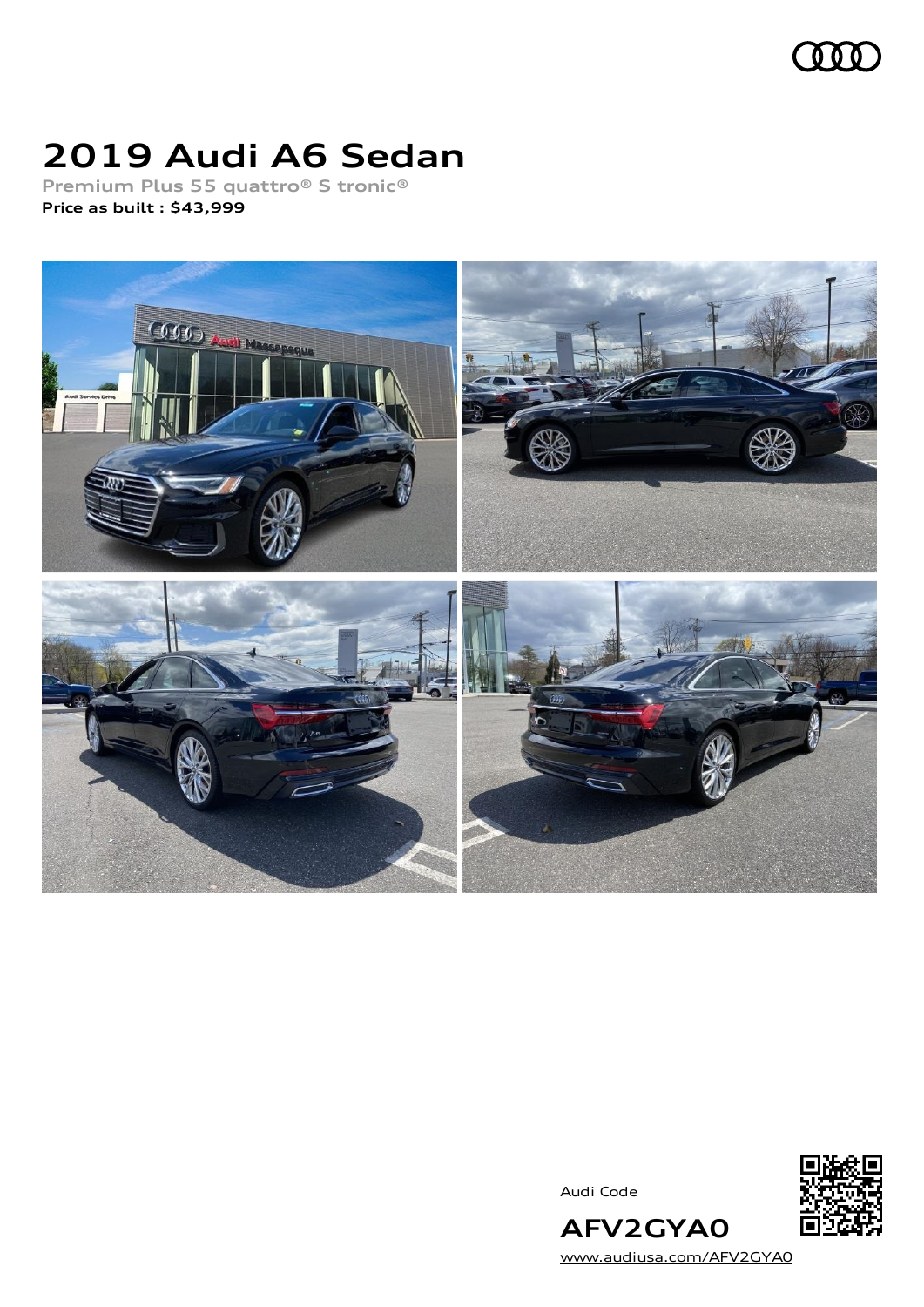**Audi 2019 Audi A6 Sedan** Premium Plus 55 quattro® S tronic®

**Price as buil[t](#page-8-0)** \$43,999

#### **Exterior colour**

Brilliant Black

#### **Interior colour**

| Seats     | Black with Rock Gray cross stitching |
|-----------|--------------------------------------|
| Dashboard | Black                                |
| Carpet    | Black                                |
| Headliner | Lunar Silver                         |



| Engine type                  | 3.0-liter six-cylinder                        |
|------------------------------|-----------------------------------------------|
| stroke                       | Displacement/Bore and 2,995/84.5 x 89.0 cc/mm |
| Torque                       | 369 lb-ft@rpm                                 |
| Top track speed              | 130 mph mph                                   |
| Acceleration (0 - 60<br>mph) | 5.1 seconds seconds                           |
| Recommended fuel             | Premium                                       |



### **Further Information**

| Warranty        |              |  |
|-----------------|--------------|--|
|                 | No           |  |
| Mileage         | 27,933 miles |  |
| Type of vehicle | Used car     |  |
|                 |              |  |

#### **Audi Code** AFV2GYA0

**Your configuration on www.audiusa.com** [www.audiusa.com/AFV2GYA0](https://www.audiusa.com/AFV2GYA0)

**Commission number** fff302580a0e0971574e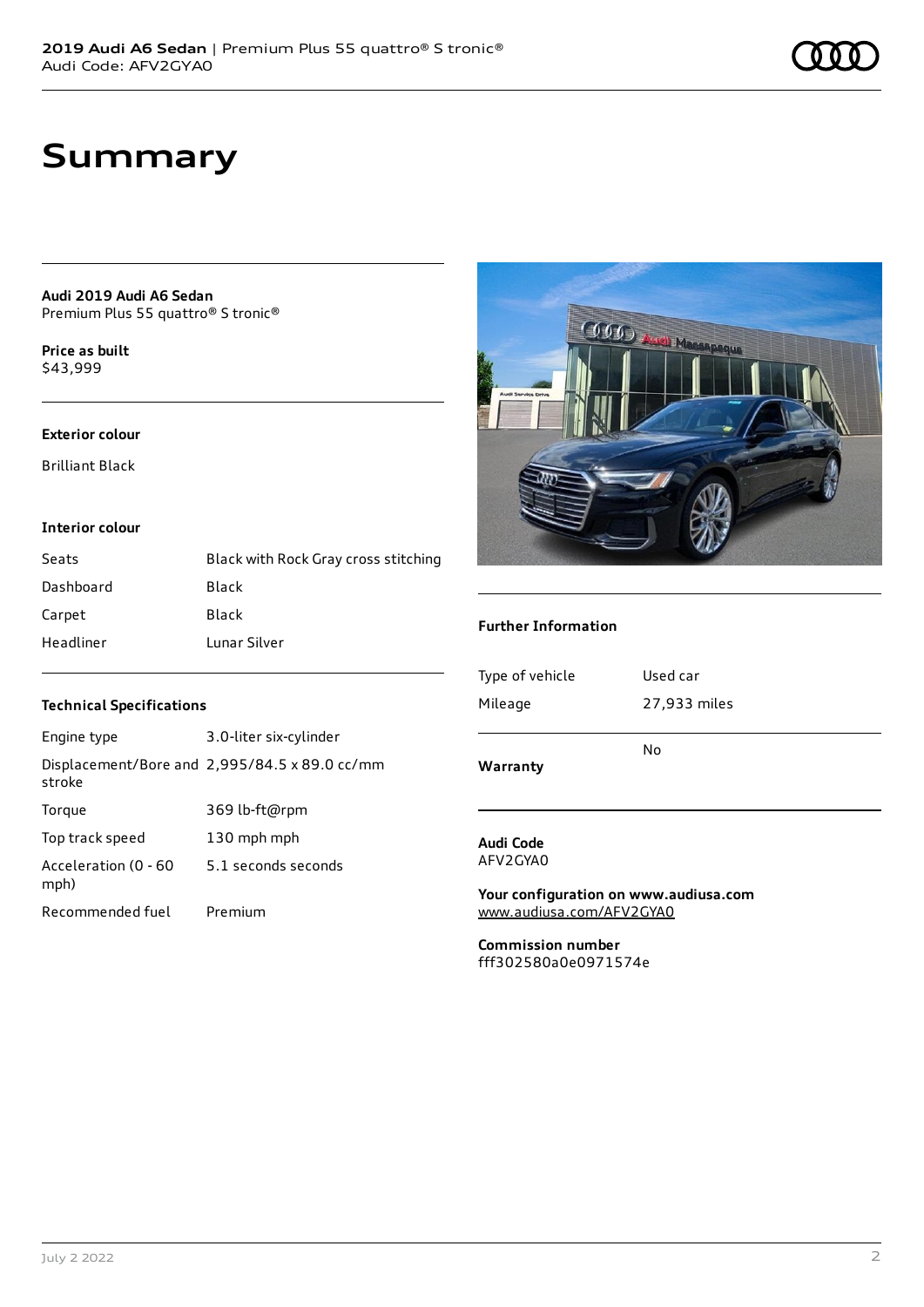

# **Standard features**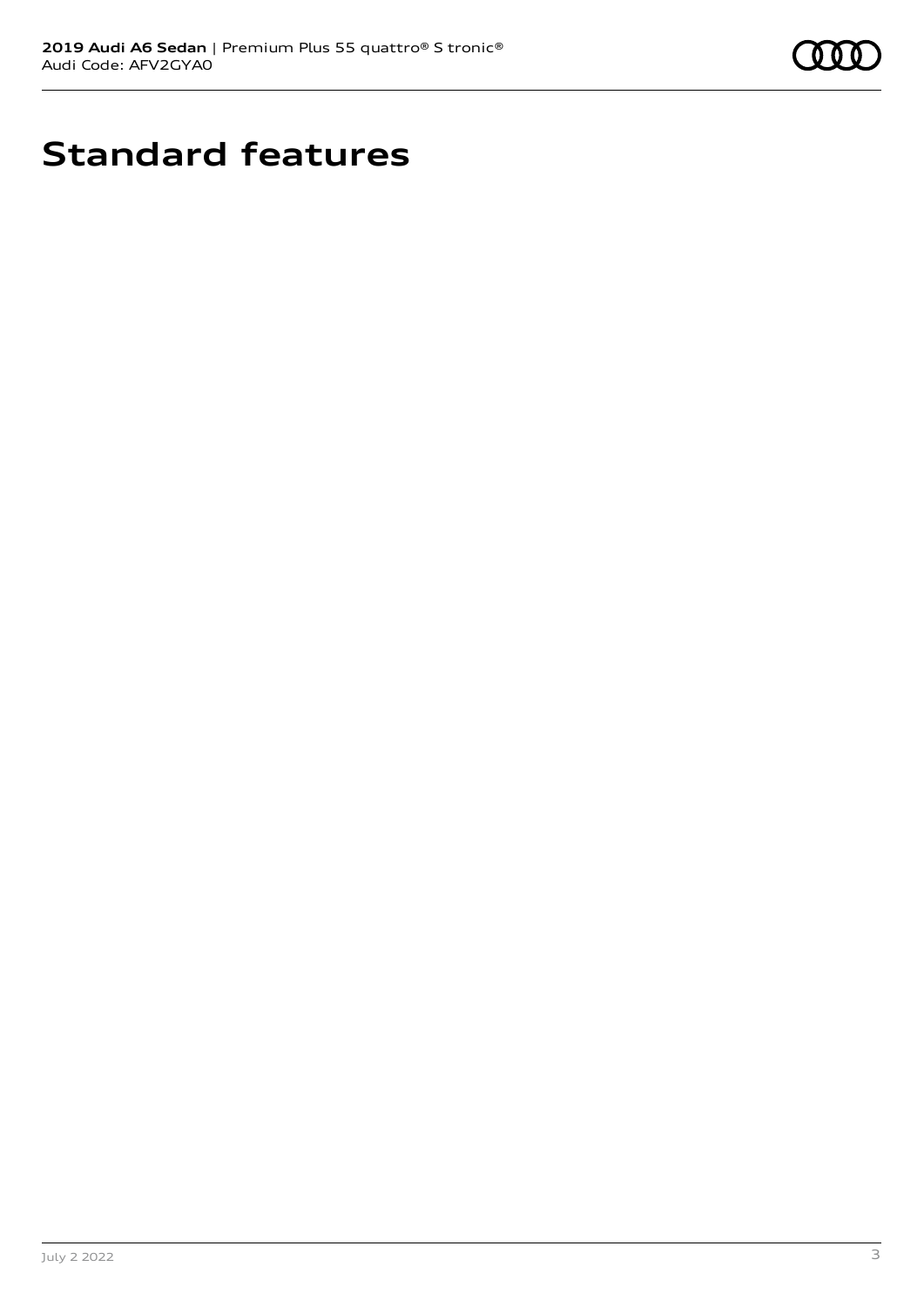# **Dealer remarks**

Recent Arrival! 2019 Audi A6 3.0T Premium Plus quattro CARFAX One-Owner. Audi Advanced Key, Audi Phone Box w/Wireless Charging, Audi Side Assist w/Pre Sense Rear, Audi Virtual Cockpit, Bang & Olufsen 3D Premium Sound System, Cold Weather Package, Contrast Stitching on Door Armrests & Knee Bolster, Convenience Package, Headlight Washer System, Heated Auto-Dimming Power-Folding Exterior Mirrors, Heated Rear Seats, Heated Steering Wheel, Matrix-Design Headlights w/Highbeam Assist, Premium Plus Package, Radio: Audi MMI Navigation Plus w/MMI Touch 10.1", Top View Camera System w/Virtual 360 View. 22/29 City/Highway MPG

Legend Audi / VW / Porsche promises nothing but the highest quality used cars in Amityville for drivers from Farmingdale, Massapequa and Long Island Bellmore. We take the time to go over each model in our inventory inch by inch, ensuring each used car that leaves our lot runs like new for a very long time to come.

Our pre-owned vehicles are hand picked.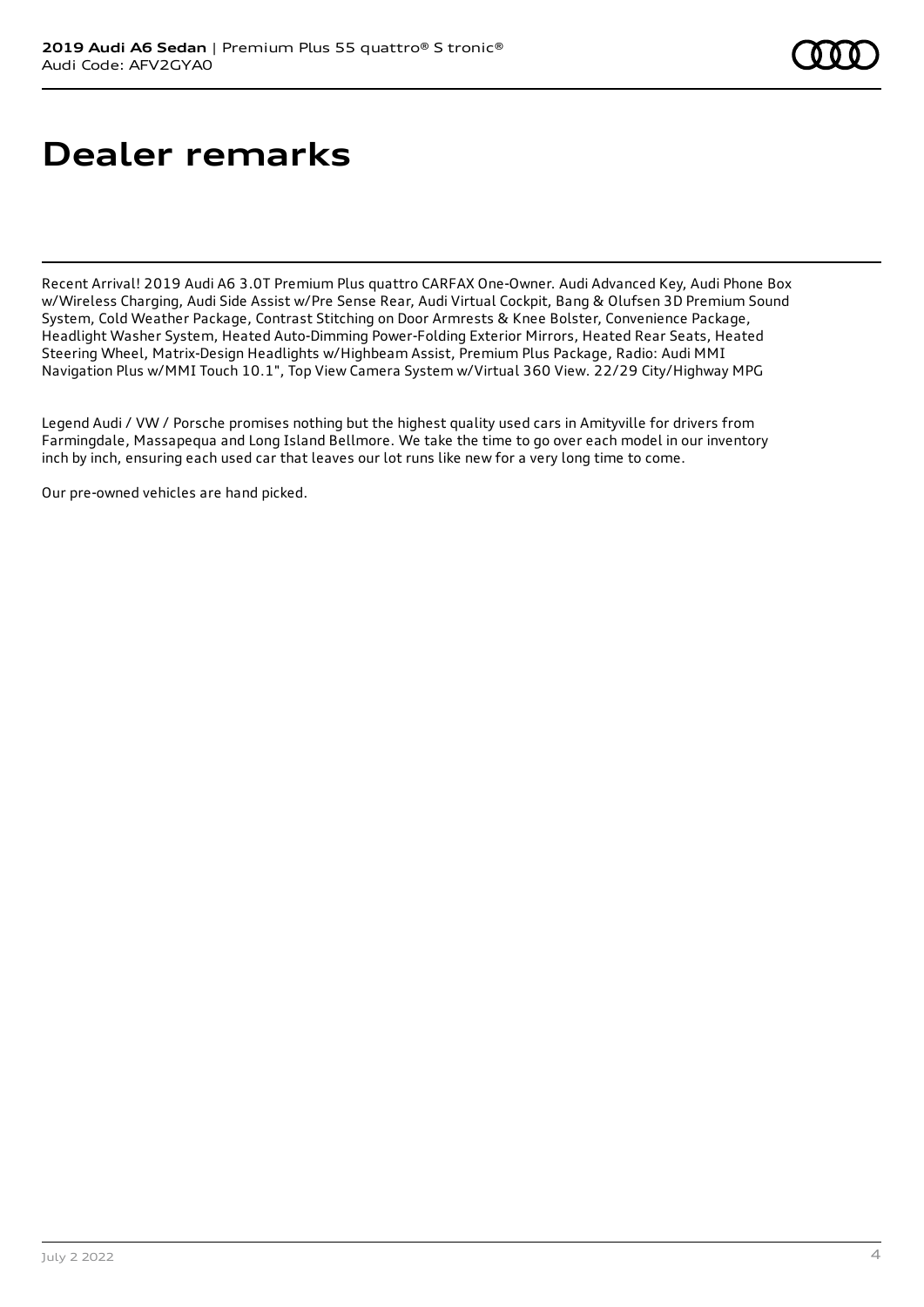# **Technical Specifications**

| <b>Engineering   Performance</b>               |                                                                                                                                    | Suspension                    |                                                                                           |
|------------------------------------------------|------------------------------------------------------------------------------------------------------------------------------------|-------------------------------|-------------------------------------------------------------------------------------------|
| Engine type                                    | 3.0-liter six-cylinder                                                                                                             | Front axle                    | Five-link front independent steel                                                         |
| Acceleration (0 - 60<br>mph)                   | 5.1 seconds seconds                                                                                                                | Rear axle                     | spring suspension<br>Five-link rear independent steel                                     |
| Power Level                                    | 55                                                                                                                                 |                               | spring suspension                                                                         |
| Engine block                                   | Aluminum-alloy                                                                                                                     | Optional                      | Adaptive damping suspension                                                               |
|                                                | Induction/fuel injection Twin-scroll turbocharged/TFSI®                                                                            |                               |                                                                                           |
| Cylinder head                                  | Aluminum-alloy                                                                                                                     | <b>Brake system</b>           |                                                                                           |
| Max. output ps/hp                              | 335 @ rpm                                                                                                                          | Front brakes                  | 13.3 (ventilated disc) in                                                                 |
| stroke                                         | Displacement/Bore and 2,995/84.5 x 89.0 cc/mm                                                                                      | Rear brakes                   | 13.0 (ventilated disc) in                                                                 |
| Top track speed                                | 130 mph mph                                                                                                                        | Parking brake                 | Electromechanical                                                                         |
| Torque                                         | 369 lb-ft@rpm                                                                                                                      |                               |                                                                                           |
| Valvetrain<br>system and variable valve timing | 24-valve DOHC with Audi valvelift                                                                                                  | <b>Body</b>                   |                                                                                           |
|                                                |                                                                                                                                    | Material                      | Multi-material body construction<br>(steel and aluminum composition)                      |
| <b>Electrical system</b>                       |                                                                                                                                    | Corrosion protection          | Multistep anti-corrosion protection                                                       |
| Hybrid system battery                          | 48 Volt/9.6Ah lithium-ion battery                                                                                                  | <b>Warranty   Maintenance</b> |                                                                                           |
| <b>Driveline</b>                               |                                                                                                                                    | Warranty                      | 4-year/50,000-mile new vehicle<br>limited warranty                                        |
| Transmission                                   | Seven-speed S tronic® dual-clutch<br>automatic transmission with<br>quattro <sup>®</sup> all-wheel-drive with<br>ultra® technology | Maintenance                   | 12-month/10,000-mile (whichever<br>occurs first) NO CHARGE first<br>scheduled maintenance |
| <b>Steering</b>                                |                                                                                                                                    |                               |                                                                                           |
| Steering type                                  | Electromechanical progressive<br>steering system                                                                                   |                               |                                                                                           |

to-curb

Turning diameter, curb-36.4 ft

Steering ratio 12.1:1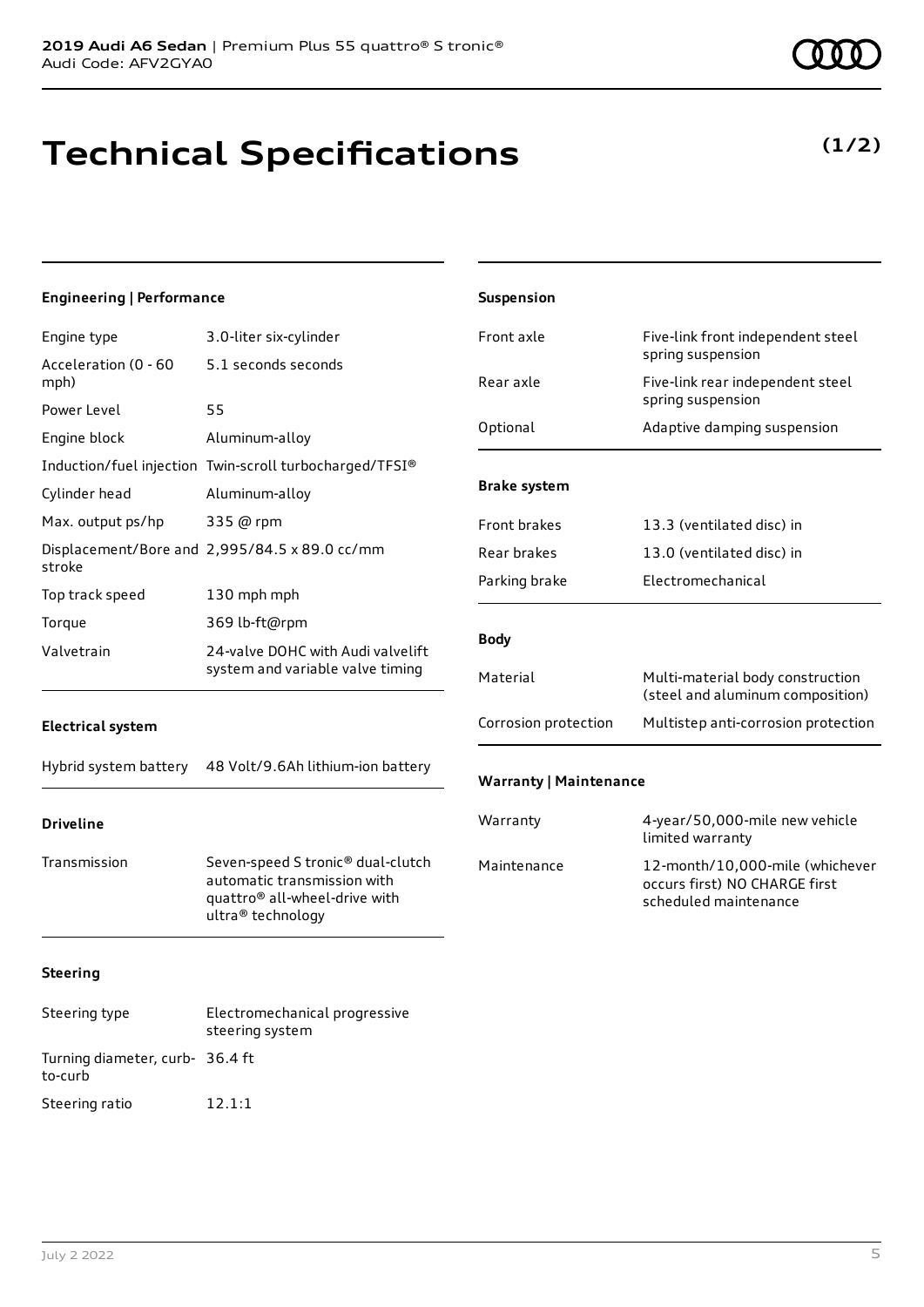### **Technical Specifications**

### **Exterior Measurements**

| Height                           | 57.4 in   |
|----------------------------------|-----------|
| Overall width without<br>mirrors | 74.3 in   |
| Length                           | 194.4 in  |
| Wheelbase                        | 115.1 in  |
| Drag coefficient                 | $0.29$ Cw |
| Overall width with<br>mirrors    | $83.1$ in |
| Track rear                       | 63.7 in   |
| <b>Track front</b>               | 64.2 in   |
| Curb weight                      | 4,266 lb  |

#### **Interior measurements**

| Seating capacity                          | 5                    |
|-------------------------------------------|----------------------|
| Shoulder room, rear                       | 56.5 in              |
| Head room with front<br>sunroof           | 38.0 in              |
| Leg room, rear                            | 37.4 in              |
| Shoulder room, front                      | 57.8 in              |
| Head room with rear<br>sunroof            | 38.1 in              |
| Leg room, front                           | $41.3$ in            |
| Cargo volume, rear<br>seatbacks up/folded | 13.7/NA cu ft, cu ft |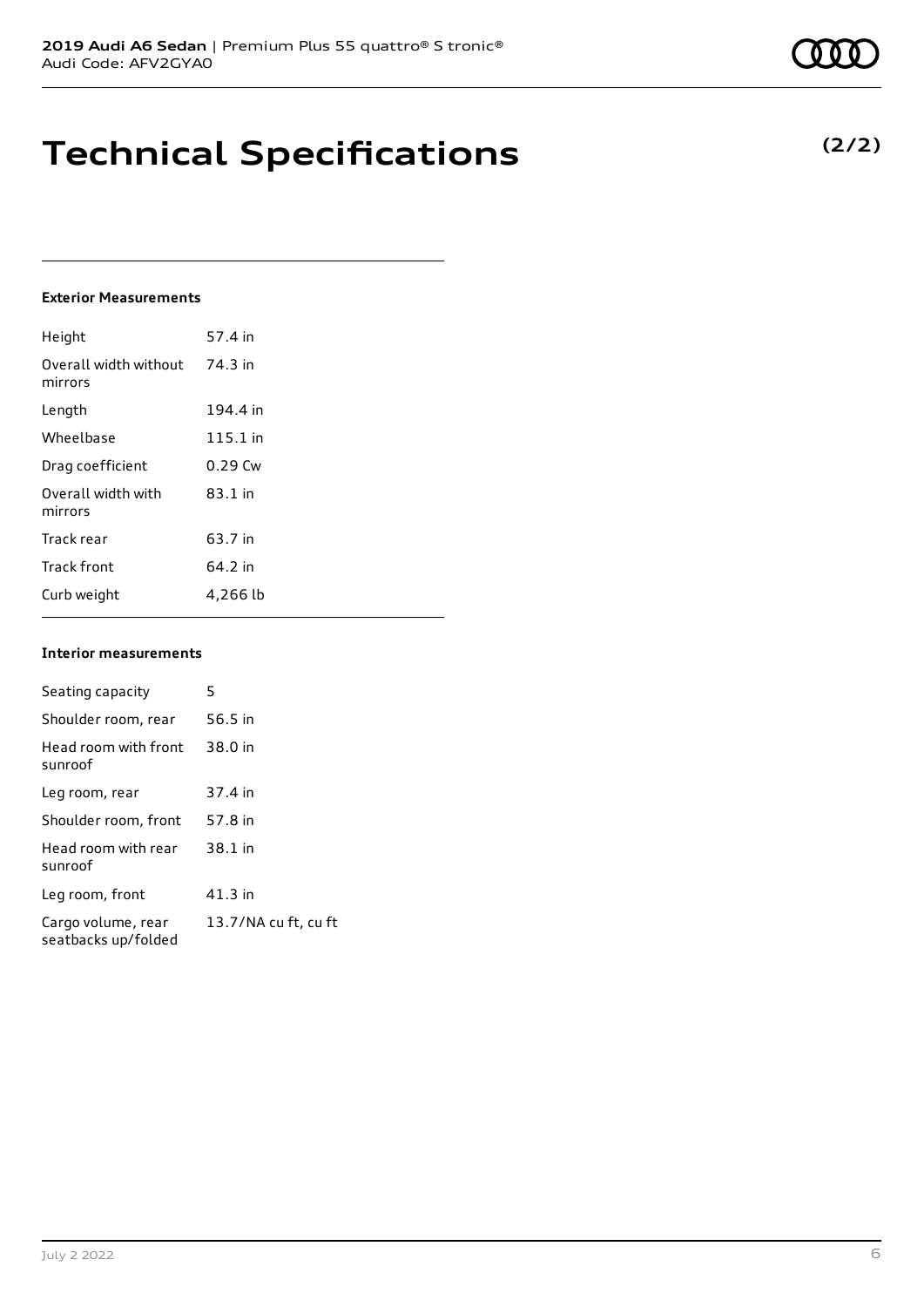### **Consumption- and emission**

**Consumption by NEDC**

combined 25 mpg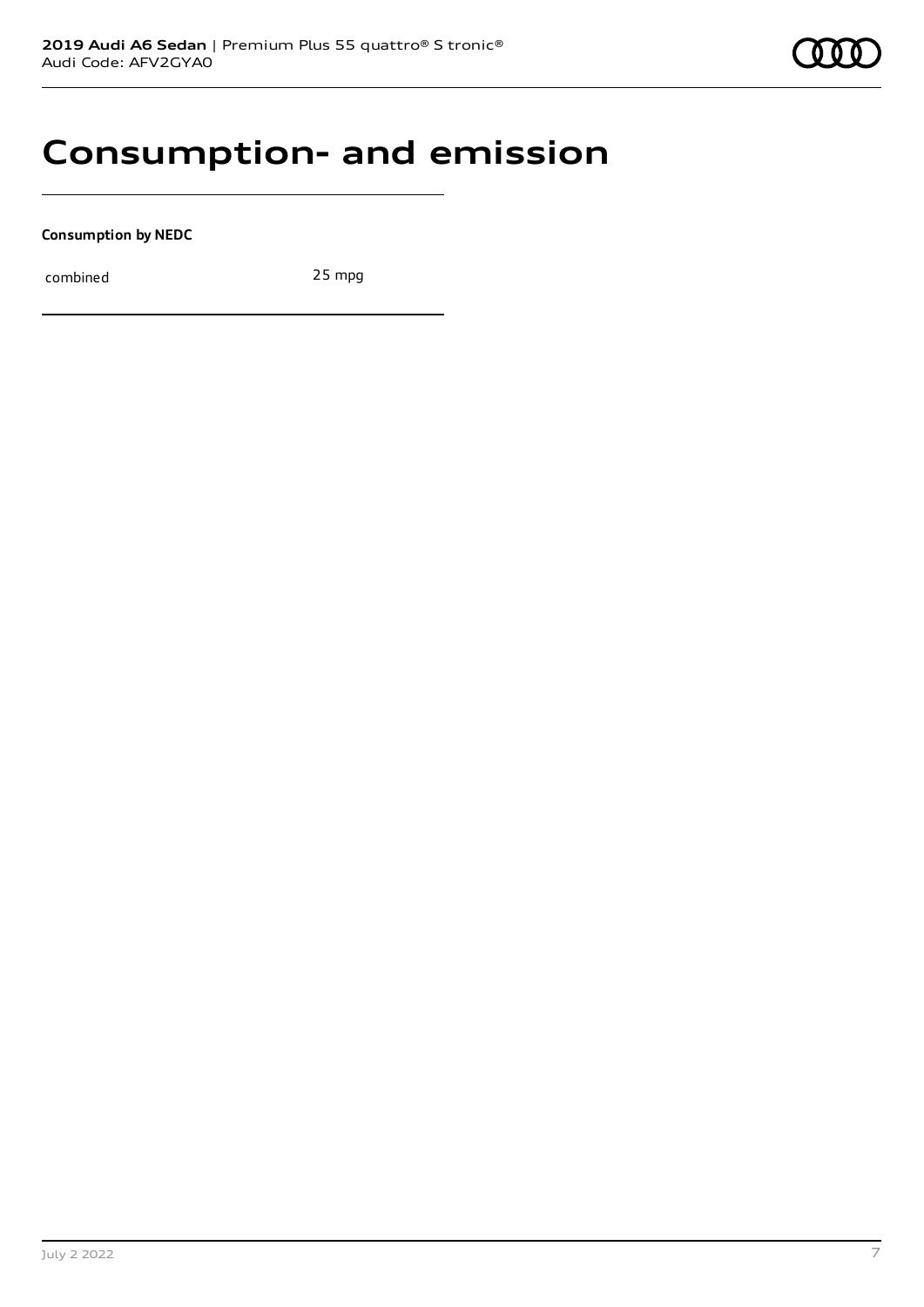### **Contact**

Dealer **Audi Massapequa**

5775 Merrick Rd 11758 Massapequa NY

Phone: +16316917700 FAX: 6316911736

www: [https://www.audimassapequa.com](https://www.audimassapequa.com/)